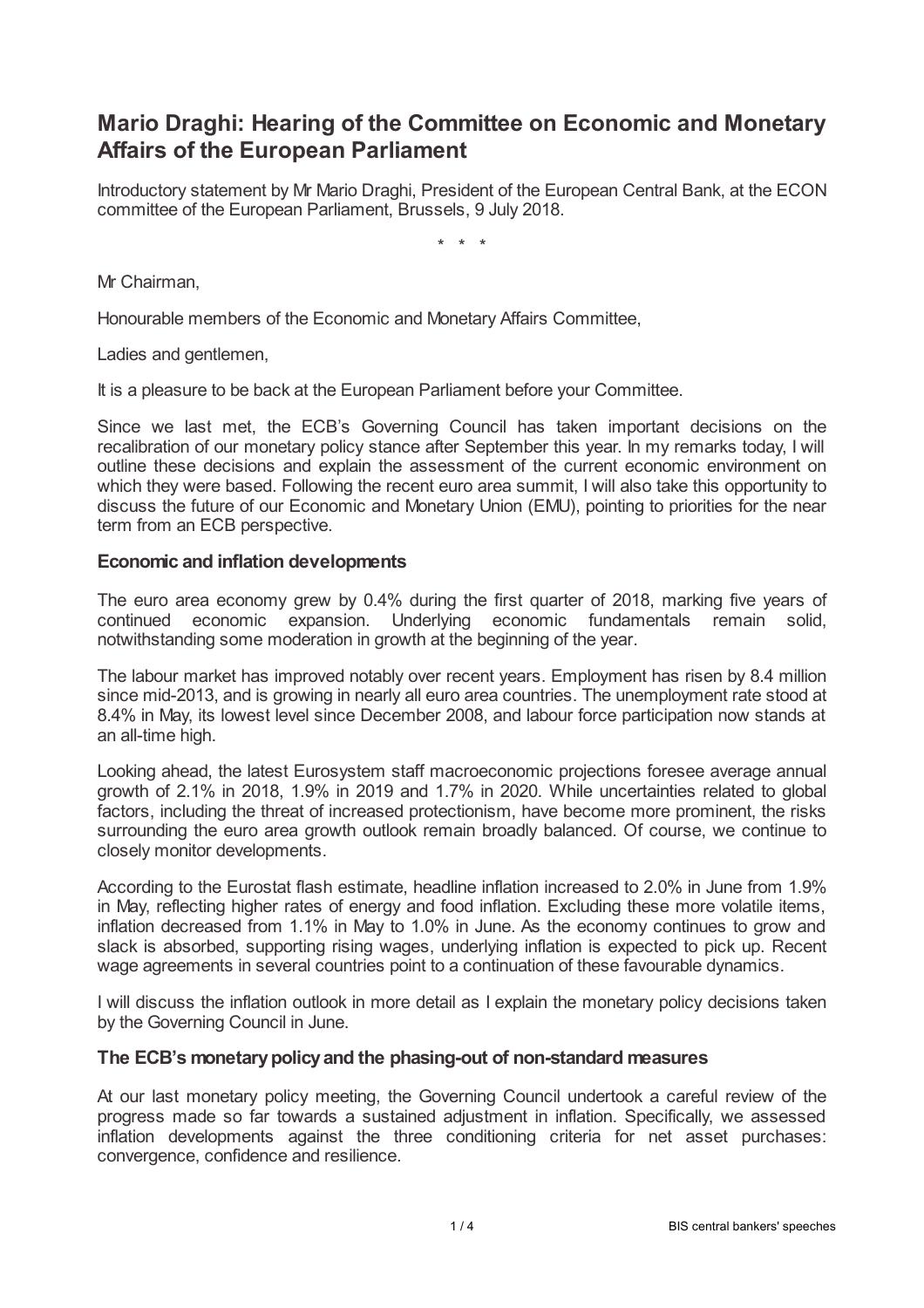As regards convergence, the June 2018 Eurosystem staff projections see headline inflation reaching 1.7% in each of the next three years. These are the latest in a series of projections which foresee inflation converging towards our inflation aim of below, but close to, 2% over the medium term.

Our confidence in the inflation path is also rising. First, the range of uncertainty around the inflation projections has narrowed. Second, underlying inflation has increased from the very low levels that prevailed in 2016 and is foreseen to rise as the economy continues to expand, capacity utilisation strengthens and labour markets further tighten.

Finally, on the third criterion, the projected path of inflation appears to be self-sustained, i.e. resilient to a gradual ending of net asset purchases.

On the basis of this assessment, the Governing Council concluded that progress towards a sustained adjustment has been substantial so far and should continue in the period ahead, although some uncertainties persist. We therefore anticipate that after September we will reduce our monthly net asset purchases from €30 billion to €15 billion and will end our net asset purchases at the end of December. This is subject to incoming data confirming our mediumterm inflation outlook.

The expected end of the net asset purchases in December 2018 does not mean that our monetary policy ceases to be expansionary. Monetary policy will have to continue to accompany the economic expansion for some time. We have therefore reaffirmed our reinvestment policy and enhanced our forward guidance on the key interest rates.

We intend to maintain our policy of reinvesting the principal payments from maturing securities purchased under the APP for an extended period of time after the end of our net asset purchases, and in any case for as long as necessary to maintain favourable liquidity conditions and an ample degree of monetary accommodation. And we expect key ECB interest rates to remain at their present levels at least through the summer of 2019 and in any case for as long as necessary to ensure that the evolution of inflation remains aligned with our current expectations of a sustained adjustment path.

## **EMU governance: taking stock of financial union and the euro area architecture**

Let me now turn to the governance of Economic and Monetary Union.

In times of heightened global uncertainty, it is more important than ever that Europe stands together. The efforts we have made in recent years to strengthen EMU governance have already made EMU more resilient to shocks. However, our monetary union is still incomplete and remains vulnerable. To support confidence and continue the economic expansion, we need further convergence and integration among euro area Member States.

It is almost exactly six years since European leaders decided to launch banking union. This was a major step forward and it has significantly contributed to risk reduction and thus a more stable European banking sector. But banking union is not yet complete. The swift adoption of the banking package will help to further strengthen the resilience of the financial sector. We welcome the Committee's adoption of the report on the banking package and call for a swift trilogue process. The agreement on the European Stability Mechanism (ESM) as the backstop for the Single Resolution Fund is equally important. It will provide an additional layer of safety for banks in resolution, ensuring that they can be resolved effectively and without endangering financial stability. All this, in turn, will enhance confidence in the banking sector as a whole and make it more stable. The backstop should be made operational as soon as possible and be given swift and efficient decision-making procedures.

In the period ahead, including the deliberations on a European deposit insurance scheme (EDIS),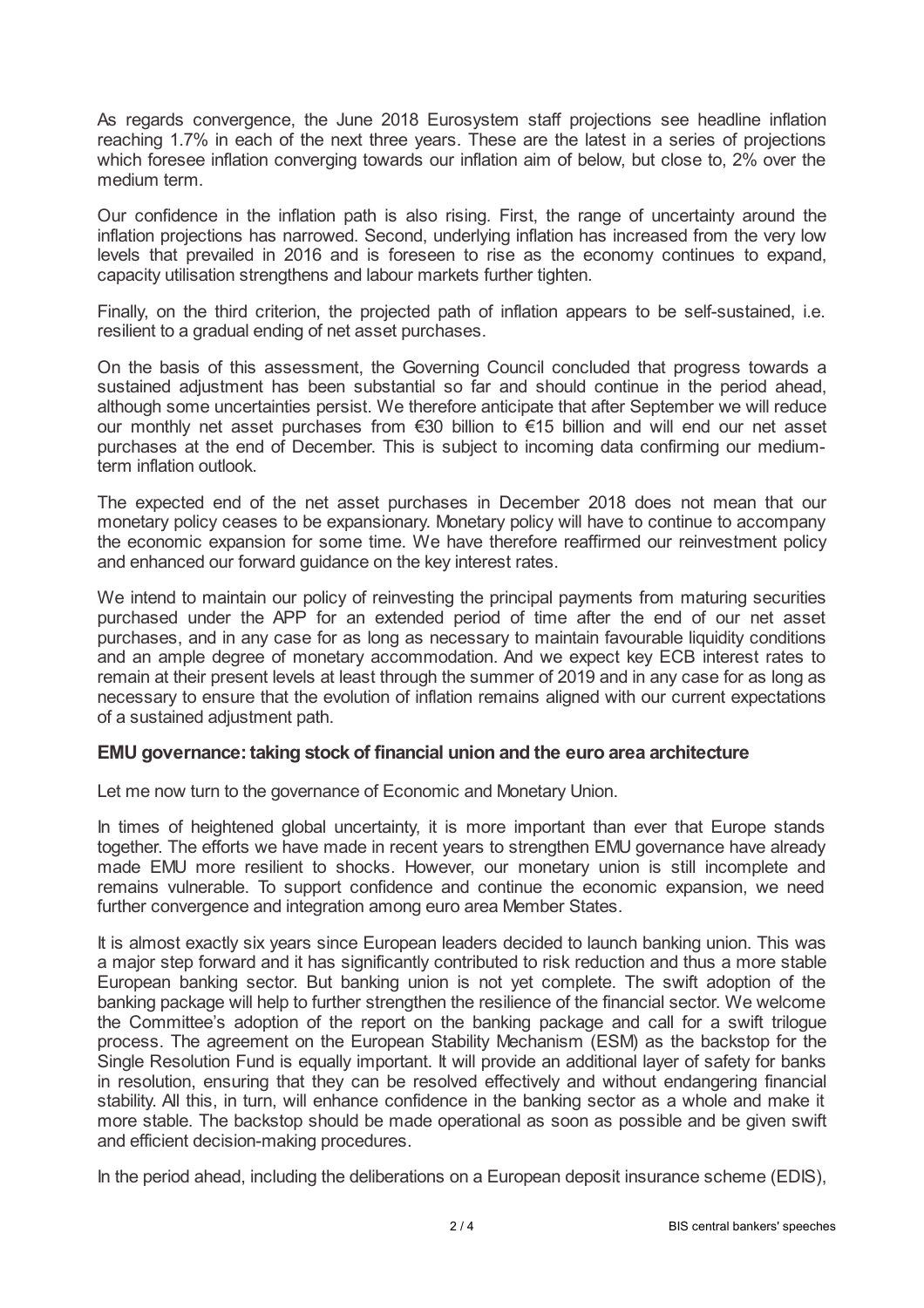we should not be held back by the distinction between risk reduction and risk sharing, for two reasons in particular.

First, substantial risk reduction has already taken place. Common Equity Tier 1 ratios of significant banks – a key indicator of bank health – are now 67% higher than they were ten years ago. Further risk reduction is under way with the reduction of non-performing loans and toxic assets in the portfolios of some large banks.

Second, risk-sharing greatly helps risk reduction. Consider the United States Federal Deposit Insurance Corporation. It successfully resolved 500 banks without causing financial instability, also because it was backstopped by the US government. The corresponding number for the euro area was ten times lower, which is another reason why the euro area banking sector still faces structural challenges. In other words, if risk-sharing were to lead to an orderly management of the financial stability consequences derived from risk reduction, risk reduction would proceed at a much faster pace. Moreover, a European deposit insurance scheme would avoid the risk of destabilising self-fulfilling prophecies in the form of bank runs. It would also reduce the risk of financial fragmentation and thus support the effectiveness of monetary policy throughout EMU, contributing to economic stability. With the right policy framework, risk-sharing and risk reduction are thus mutually reinforcing $\frac{1}{2}$  $\frac{1}{2}$  $\frac{1}{2}$ .

<span id="page-2-0"></span>A more resilient EMU would also benefit from a bolstered crisis management framework. The commitment to strengthen the ESM made at the recent Euro Summit is therefore very welcome. This should include an increase in its effectiveness and agility in terms of both governance and instruments, while fully respecting the mandates of the Commission and the ECB.

To absorb shocks and reduce the risk of full-blown crises, the euro area would also benefit from a common stabilisation function. Such an instrument could provide macroeconomic support in the event of euro area-wide recessions, thereby preserving convergence, supporting stabilising national policies and allowing monetary policy to operate effectively. At the same time, this instrument should not undermine incentives for Member States to pursue sound fiscal and economic policies. We therefore very much welcome the renewed impulse to this discussion.

An ambitious agenda for the capital markets union (CMU) can further underpin and facilitate the priorities I have outlined. First, CMU would increase private sector risk-sharing, and thus help to cushion local shocks, reducing the need for using public stabilisation tools. Second, a consistent framework is essential for deep and resilient financial integration. For instance, harmonising and improving insolvency frameworks would make it easier for banks to deal with non-performing assets, which would be beneficial to banks' health. A genuine capital markets union would also support deeper, integrated and more stable capital markets, improving access to funding for all.

Let me emphasise that none of the measures I have mentioned are possible without trust between Member States, and that requires national governments to play their part in increasing the resilience of their economies and modernising economic structures.

## **Conclusion**

Our monetary policy measures have been very effective. We estimate that the measures we have taken since mid-2014 will have an overall cumulative impact of around 1.9 percentage points on both euro area real GDP growth and inflation for the period between 2016 and 2020.

Our measures are playing a decisive role in bringing inflation back on track to reach a level that is below, but close to, 2% over the medium term. However, we need to be patient, persistent and prudent in our policy to ensure that inflation remains on a sustained adjustment path.

As I have said before, downside risks to the outlook mainly relate to the threat of increased protectionism. A strong and united European Union can help reap the benefits of economic